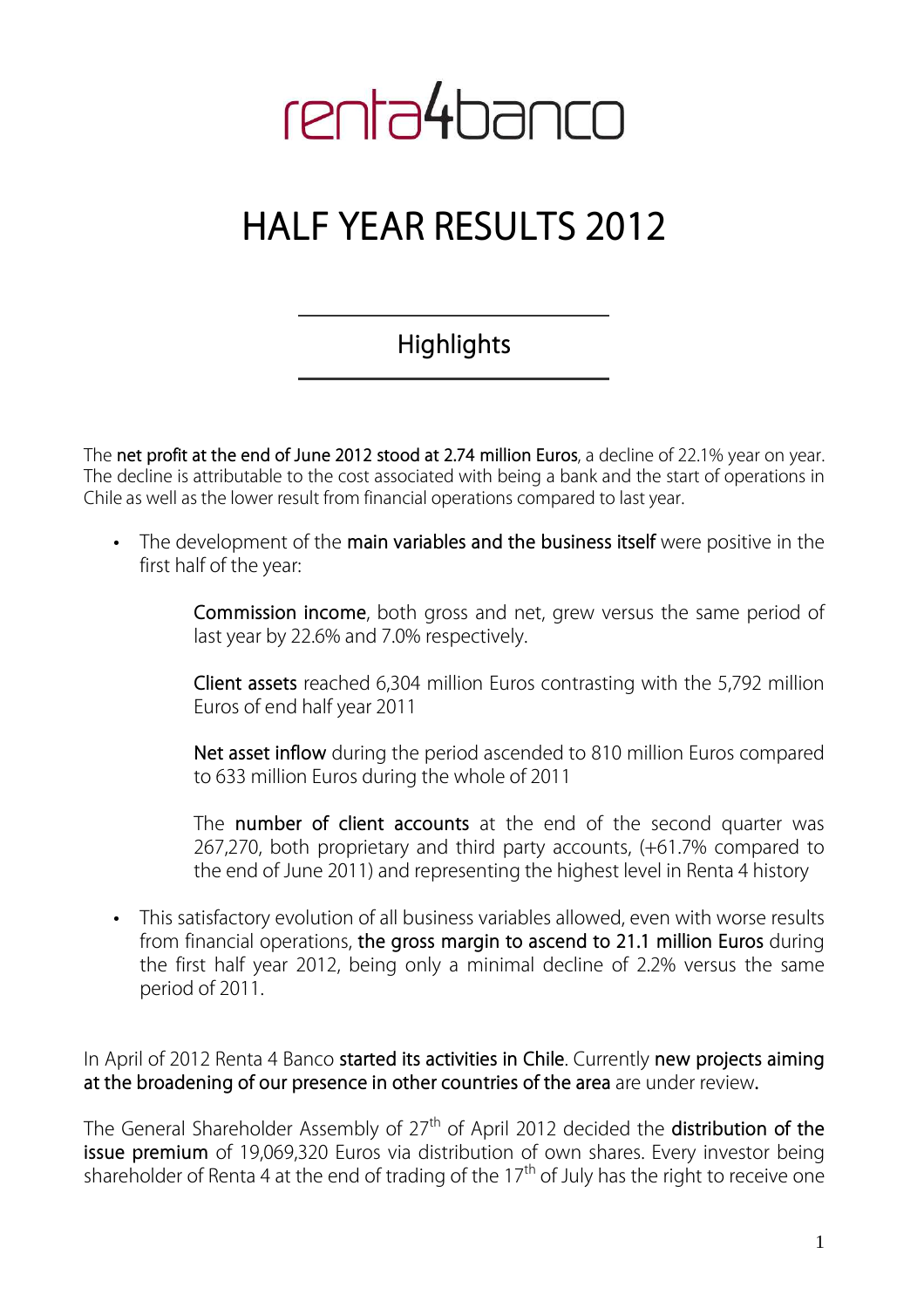share for 10.6015229 shares in his possession. The shares will be transferred the  $25<sup>th</sup>$  of July 2012.

As well in aforementioned General Shareholder Assembly of  $27<sup>th</sup>$  of April 2012, the possibility of an **early voluntary** conversion of the convertible bonds was agreed upon at a price of 5 Euros per share. On last  $9<sup>th</sup>$  of May 2012 investors converted voluntarily 11.944 bonds and received 2,399,257 shares.

The **solvency ratio** reaches **17.63%** on a consolidated basis and 15% on the individual balance sheet, far exceeding regulatory requirements regarding own resources.

#### **Main Figures**

| <b>Operative Numbers</b>                   | June 12     | June 11     | %            |
|--------------------------------------------|-------------|-------------|--------------|
| Nº Clients                                 | 267,270     | 165,329     | 61.7%        |
| Proprietary Network                        | 50,049      | 47,360      | 5.7%         |
| Third Party Network                        | 217,221     | 117,969     | 84.1%        |
| Total Assets (Euro million)                | 6,304       | 5,792       | 8.8%         |
| Equity                                     | 3,441       | 3,838       | $-10.3%$     |
| Investment Funds                           | 916         | 870         | 5.3%         |
| Pension Funds                              | 1,074       | 283         | 279.5%       |
| <b>SICAVs</b>                              | 495         | 505         | $-2.0%$      |
| Others                                     | 378         | 296         | 27.7%        |
| Assets Proprietary Network (Euro million)  | 2,867       | 2,933       | $-2.3%$      |
| Assets Third Party Networks (Euro million) | 3,437       | 2,860       | 20.2%        |
| Financial Indicators (Euro thousand))      |             |             |              |
| <b>Commissions earned</b>                  | 31,781      | 25,919      | 22.6%        |
| <b>Interest Margin</b>                     | 1,932       | 1,926       | 0.3%         |
| Results of Financial operations            | 779         | 2,333       | $-66.6%$     |
| <b>Operative Cost</b>                      | 15,908      | 14,947      | 6.4%         |
| <b>Gross Margin</b>                        | 21,095      | 21,560      | $-2.2%$      |
| <b>Operative Result</b>                    | 3,795       | 4,978       | $-23.8%$     |
| <b>Net Profit</b>                          | 2,736       | 3,514       | $-22.1%$     |
| EPS                                        | 0,07        | 0,09        | $-22.1%$     |
| Staff                                      |             |             |              |
| <b>Total staff</b>                         | 320         | 296         | 8.1%         |
| <b>Branch Network</b>                      | 168         | 159         | 5.7%         |
| <b>Central Services</b>                    | 152         | 137         | 11.0%        |
| Nº Offices                                 | 58          | 58          | 0%           |
| The Stock                                  |             |             |              |
| Ticker (Reuters/Bloomberg/Adrs)            | RTA4,MA     | RTA4,MA     | <b>RSVXY</b> |
| Stock price (€)                            | 4.93        | 4.99        | $-1.20%$     |
| Capitalisation (€)                         | 200,617,491 | 203,059,083 | $-1.20%$     |
| Free float                                 | 40,693,203  | 40,693,203  |              |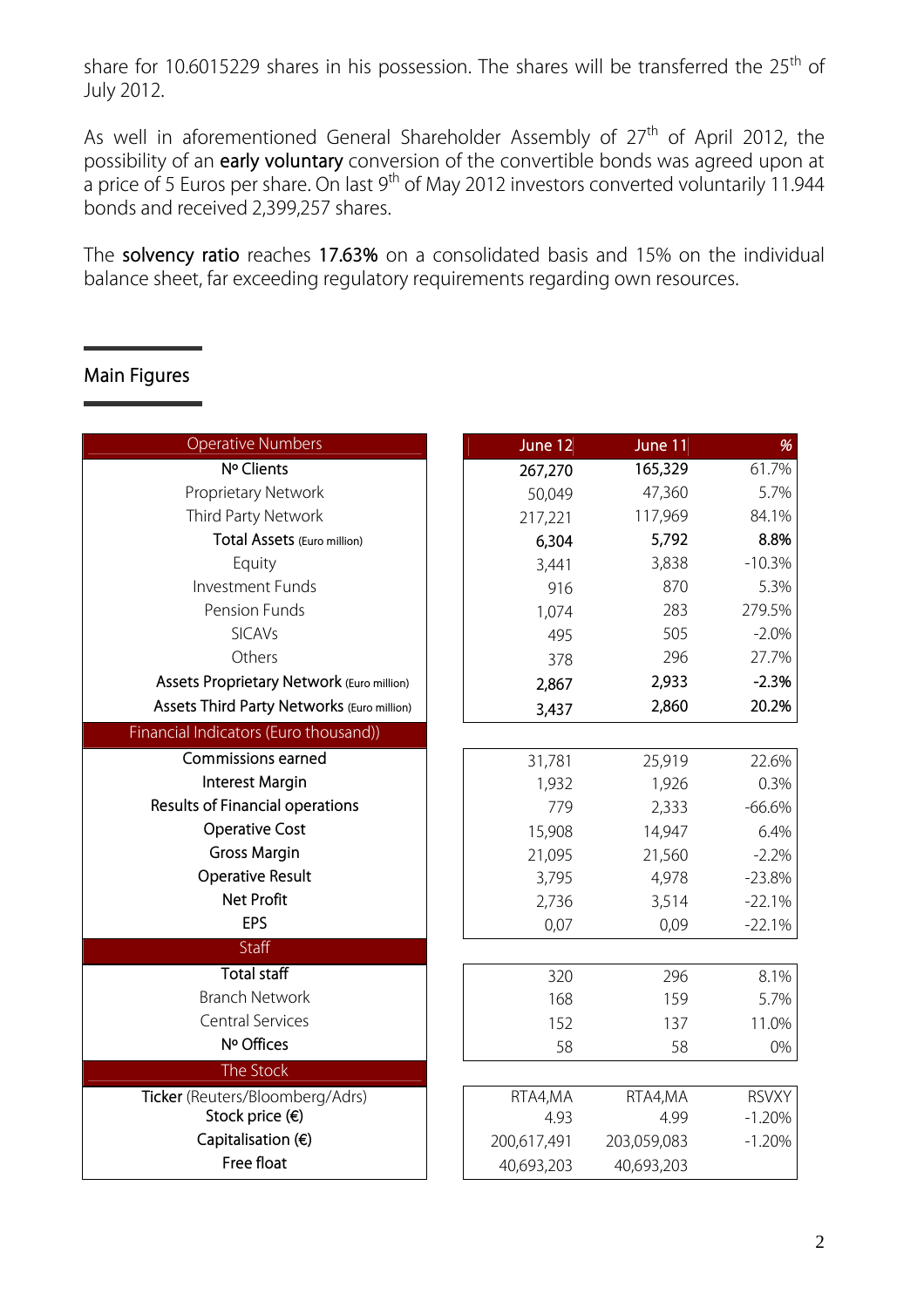#### **Consolidated Profit and Loss Account**

#### **Consolidated Profit and Loss Account**

the control of the control of the control of the control of

|                                                            | 2Q 2012  | 2 Q 2011 | %         | <b>ACC 2012</b> | <b>ACC 2011</b> | %         |
|------------------------------------------------------------|----------|----------|-----------|-----------------|-----------------|-----------|
| Interest and similar income                                | 2,061    | 2,032    | 1.4%      | 3,781           | 3,648           | 3.6%      |
| Interest expense and similar charges                       | $-981$   | $-1,107$ | $-11.4%$  | $-1,849$        | $-1,722$        | 7.4%      |
| <b>NET INTEREST INCOME</b>                                 | 1,080    | 925      | 16.8%     | 1,932           | 1,926           | 0.3%      |
| Return on equity instruments                               | 108      | 196      | -44.9%    | 175             | 196             | $-10.7%$  |
| Share of profit (loss) of entities accounted for using the | $-124$   | $-68$    | 82.4%     | $-320$          | $-37$           | 764.9%    |
| Fee and commission income                                  | 16,491   | 12,173   | 35.5%     | 31,781          | 25,919          | 22.6%     |
| Fee and commission expenses                                | $-7,245$ | $-4,095$ | 76.9%     | $-13,758$       | $-9,165$        | 50.1%     |
| Gains or losses on financial assets and liabilities (net)  | $-216$   | 1,463    | $-114.8%$ | 779             | 2,333           | $-66.6%$  |
| Exchange differences (net)                                 | 219      | 196      | 11.7%     | 574             | 413             | 39.0%     |
| Other operating income                                     | 136      | 104      | 30.8%     | 253             | 194             | 30.4%     |
| Other operating expenses                                   | $-168$   | 17       | $-988.2%$ | $-321$          | $-219$          | 46.6%     |
| <b>GROSS MARGIN</b>                                        | 10,281   | 10,911   | $-5.8%$   | 21,095          | 21,560          | $-2.2%$   |
| Administrative expenses:                                   | $-8.076$ | $-7,590$ | 6.4%      | $-15,908$       | $-14,947$       | 6.4%      |
| a) Personnel expensesl                                     | $-4.664$ | $-4,480$ | 4.1%      | $-8.810$        | $-8,494$        | 3.7%      |
| b) Other administrative expenses                           | $-3,412$ | $-3,110$ | 9.7%      | $-7,098$        | $-6,453$        | 10.0%     |
| Depreciation and amortisation                              | $-678$   | $-579$   | 17.0%     | $-1,316$        | $-1,152$        | 14.2%     |
| Provision expenses (net)                                   | $-44$    | $-417$   | $-89.5%$  |                 | $-417$          | $-100.0%$ |
| Impairment losses on financial assets (net)                | 361      | $-216$   | $-267.1%$ | $-76$           | $-66$           | 15.2%     |
| <b>OPERATING PROFIT</b>                                    | 1,845    | 2,109    | $-12.5%$  | 3,795           | 4,978           | $-23.8%$  |
| PROFIT(LOSS) BEFORE TAX                                    | 1.845    | 2,109    | $-12.5%$  | 3,795           | 4,978           | $-23.8%$  |
| Income tax                                                 | $-520$   | $-604$   | $-13.9%$  | $-1,059$        | $-1,464$        | $-27.7%$  |
| PROFIT FOR THE YEAR FROM CONTINUING OPERATION              | 1,325    | 1,506    | $-12.0%$  | 2,736           | 3,514           | $-22.1%$  |
| CONSOLIDATED PROFIT (LOSS) FOR THE YEAR                    | 1,325    | 1,506    | $-12.0%$  | 2,736           | 3,514           | $-22.1%$  |
| a) Profit (loss) attributed to the parent                  | 1,116    | 1,532    | $-27.2%$  | 2,509           | 3,527           | $-28.9%$  |
| b) Profit (loss) attributed to minority interests          | 209      | $-27$    | 788.3%    | 227             | $-13$           | 1746.2%   |
| <b>EARNINGS PER SHARE</b>                                  |          |          |           |                 |                 |           |
| Basic earnings per share (euros)                           |          |          |           | 0.07            | 0.09            | $-22.1%$  |
| Diluted earnings per share (euros)                         |          |          |           | 0.07            | 0.09            | $-22.1%$  |

In Euro thousand

#### **Summary of Income and Expenses**

|                                                               | 20 20 12 | 2TO 2011 | $\frac{9}{6}$ | Acc 2012  | Acc 2011  | %        |
|---------------------------------------------------------------|----------|----------|---------------|-----------|-----------|----------|
| Net Commissions                                               | 9,477    | 8.310    | 14.0%         | 18,530    | 17.324    | 7.0%     |
| Comissions Earned and exchange differences incl. other income | 16,722   | 12,405   | 34.8%         | 32,288    | 26,489    | 21.9%    |
| Commissions Paid                                              | $-7,245$ | $-4,095$ | 76.9%         | $-13,758$ | $-9,165$  | 50.1%    |
| Return of financial operations and dividends                  | $-108$   | 1,659    | $-106.5%$     | 954       | 2,529     | $-62.3%$ |
| <b>Interest Margin</b>                                        | 1,080    | 925      | 16.8%         | 1,932     | 1,926     | 0.3%     |
| <b>Other Operative Expenses</b>                               | $-168$   | 17       | $-1088.2%$    | $-321$    | $-219$    | 46.6%    |
| <b>Gross Margin</b>                                           | 10,281   | 10.91    | $-5.8\%$      | 21,095    | 21,560    | $-2.2\%$ |
| Cost of Operation                                             | $-8.754$ | $-8.169$ | 7.2%          | $-17,224$ | $-16,099$ | 7.0%     |
| Loss through deterioration of financial assets (net)          | 361      | $-216$   | 167.1%        | $-76$     | -61       | 15.2%    |
| Return of Ordinary activity before provisions                 | .888     | 2.526    | $-25.2%$      | 3.795     | 5,395     | $-29.7%$ |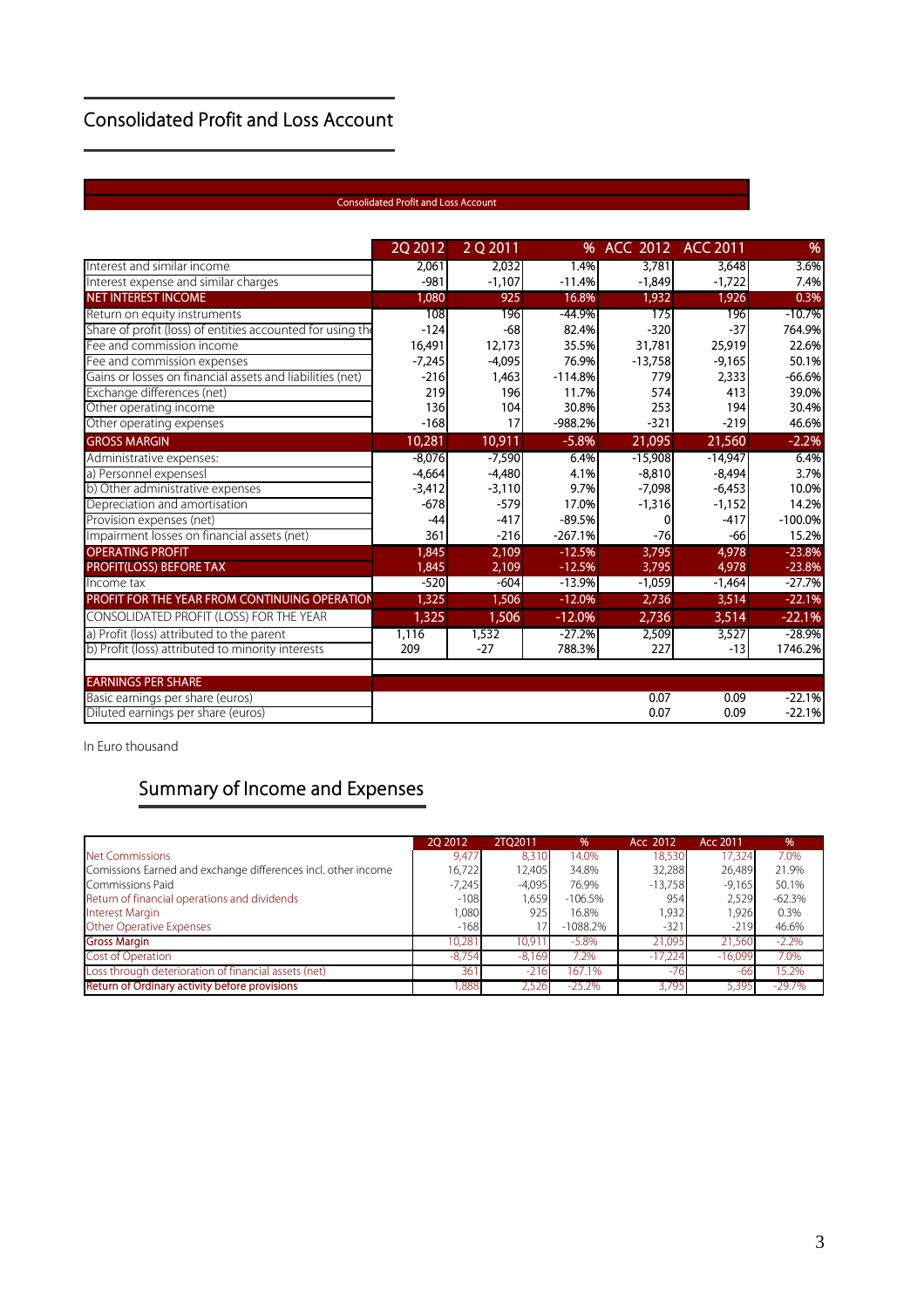#### **Operating Data**

During the first half of 2012 **the number of clients and net asset inflow increased** and were invested in different assets.

Total client **assets under management, administration and care** rose as of end June 2012 to 6.304 million Euros, 8.8% up YoY (2,867 million Euros of proprietary client assets and 3,437 million Euros from third party networks). **Net asset inflow** reached 810 million Euros constituting a rise of 28% YoY.

Assets under management in Investment Funds stood at 30<sup>th</sup> of June 2012 at 711 million Euros, distributed over 38 funds. The assets under management of the fund managing company **Renta 4 Gestora** during the period of the first half year 2012 rose by 8% compared to a decline of the assets managed in Investment Funds in Spain of 3.6% based upon data by INVERCO.

Regarding the **SICAVs**, Renta 4 managed 495 million Euros at the end of the first half year 2012, a level slightly lower YoY (-2%) and corresponds to a market share of 2.1%.

For its part the assets under management in **Pension Funds** reached at the end of June 2012 1.074 million Euros versus 283 million same period last year. This increase translates to a strong percentage growth of 279.5% YoY.This impressive growth is mainly attributable to the transfer of Pension Funds distributed by ING Direct to Renta 4 Pensiones.

The increase of new clients stayed at satisfactory levels. The **number of client accounts** at the end of June 2012 reached 267,270 a growth of 61.7% versus the same period of 2011. 50,049 (+5.7%) were proprietary accounts and 217,221 belonged to third party networks (+84.1%).

#### **Income**

#### • **Second quarter 2012 (April-June)**

The **"Consolidated Result of the Quarter"** of Q2/2012 reached 1.325 million Euros posting a reduction of 12.0% compared to Q2/2011.

The line "**Commissions earned"** reached 16.5 million Euros contrasting to 12.2 million Euros of the second quarter last year and represents a growth of 35.5%. In net terms, i.e. commissions earned minus commissions paid to third parties during the quarter stood at 9.5 million Euros, 14.0% more than at the end of June 2011.

By lines of business, "**Trading commissions"** ascended in the quarter to 10.1 million Euros versus 11.0 million Euros in the first quarter of 2012 representing a reduction of 9.2%. Spanish derivatives showed a positive trend during the second quarter due to the high volatility in the markets and posted a rise of 7.0%

Commissions coming from "**Asset Management"** ascended to 4.8 million Euros rising by 43.6% compared to Q1/2012. Income from "**Corporate Services and others"** experienced a positive development and printed 1.5 million Euros during the second quarter of 2012, an ascent of 35.4% versus the first quarter of 2012.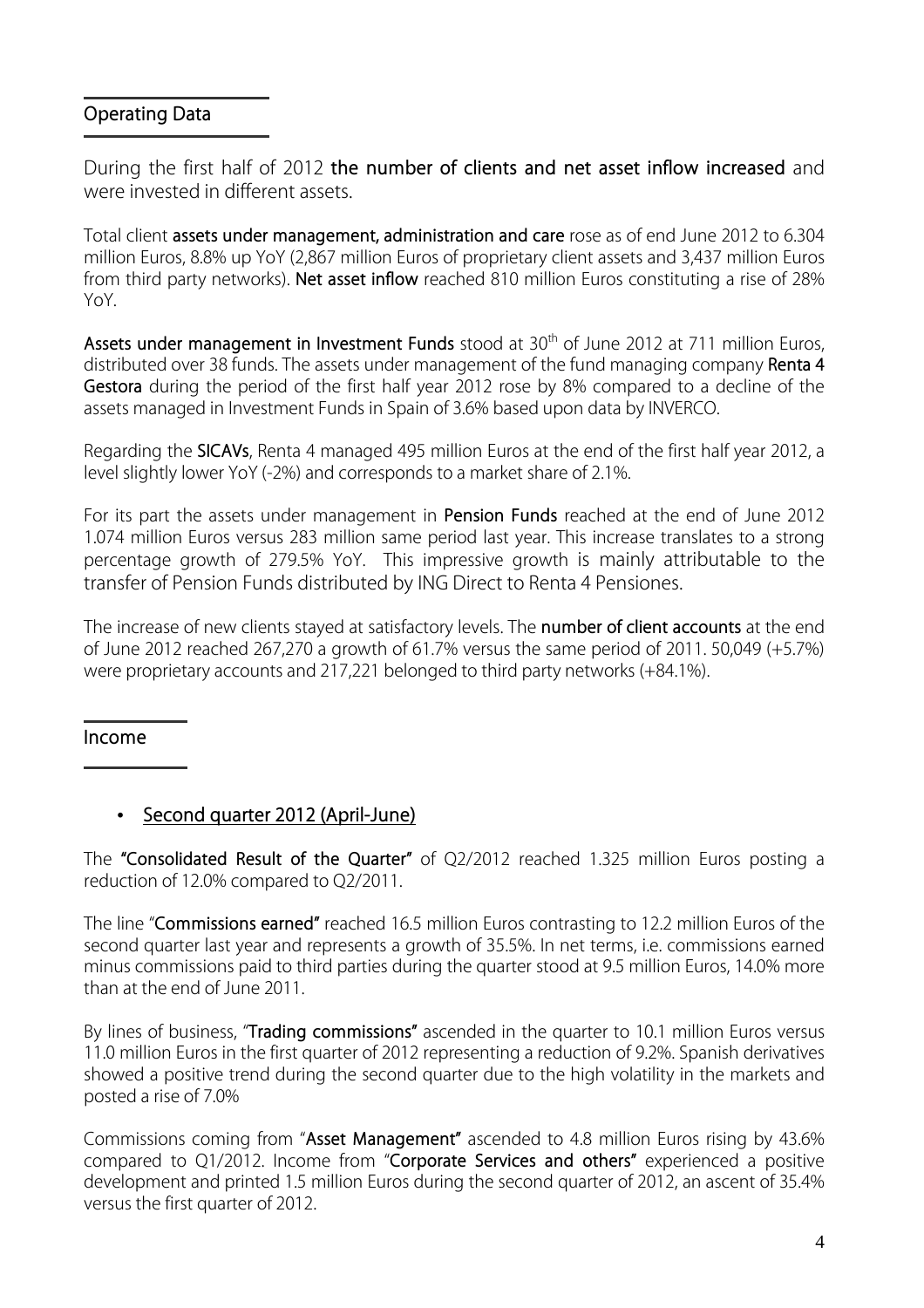**"Interest Margin"** at the end of the period showed 1.1 million Euros, an increase of 16.8% versus the second quarter of 2011.

The positive results were offset by the negative development of the **Result of Financial Operations** and led to a loss in the period of 0.21 million Euros contrasting with the positive result of last year of 1.463 million Euros.

**Operating expenses** of the quarter, including amortizations, rose by 7.2% reaching 8.8 million Euros. By line, **"Personnel Expenses"** stood at 4.7 million Euros in the quarter, growing by 4.1% versus Q2 2011. "**Other General Administration Expenses"** rose to 3.4 million Euros, 9.7% higher than during the same period of 2011 and ultimately **Amortizations** increased by 17%, closing at 0.68 million Euros.

#### • **2012 accumulated (January-June)**

The **"Consolidated Half Year Result 2012" stands at** 2.74 million Euros compared to 3.51 million Euros reached during the same period the year before and resulting in a decline of 22.1%.

During the period "**Commissions earned"** were a positive highlight and grew by 22.6% reaching 31.8 million Euros. In net terms, excluding the commissions paid out to third parties, the growth during the year ascended to 7.0% or 18.5 million Euros in absolute terms.

By line of activity, "**Trading commissions"** rose at the end of June 2012 to 21.1 million Euros contrasting with 17.7 million Euros earned during the same period of last year, a rise of 19.4%. Commission income from "**Asset Management"** reported 8.1 million Euros versus 6.4 million Euros during the first six months of 2011and led to a growth in this business line of 26.0%, while "**Corporate Services and others"** generated commission income of 2.6 million Euros compared to 2.0 million Euros at the end of the first half year 2011, a growth of 27.5% YoY.

The line **"Interest Margin"** finished at the same level as at the end of the half year period last year with 1.9 million Euros.

Regarding the **Result of Financial Operations**, the number printed in the time period was 0.779 million Euros versus 2.333 reached in the same period one year before, a decline of 66.6%.

**Operative expenses** registered during the first semi annual period of 2012 ascended to 17.2 million Euros, increasing by 7.0% YoY when 16.1 million Euros were reported. This amount is in line with the estimates published by the company and expecting total expenses including amortizations below 35 million Euros.

By lines, "**Personnel Expenses"** accumulated a rise of 3.7% YoY reaching 8.8 million Euros. **"Other General Expenses"** registered a growth of 10.0% and finished at 7.1 million Euros compared to 6.5 million Euros at the end of the same period 2011. Finally, the item "**Amortization" rose** by 14.2% and stood at 1.32 million Euros compared to 1.15 million Euros same period last year.

The cost increase is mainly attributable to the systems adjustments linked to the banking activity as well as the start of new business lines and the incorporation of the branch in Chile.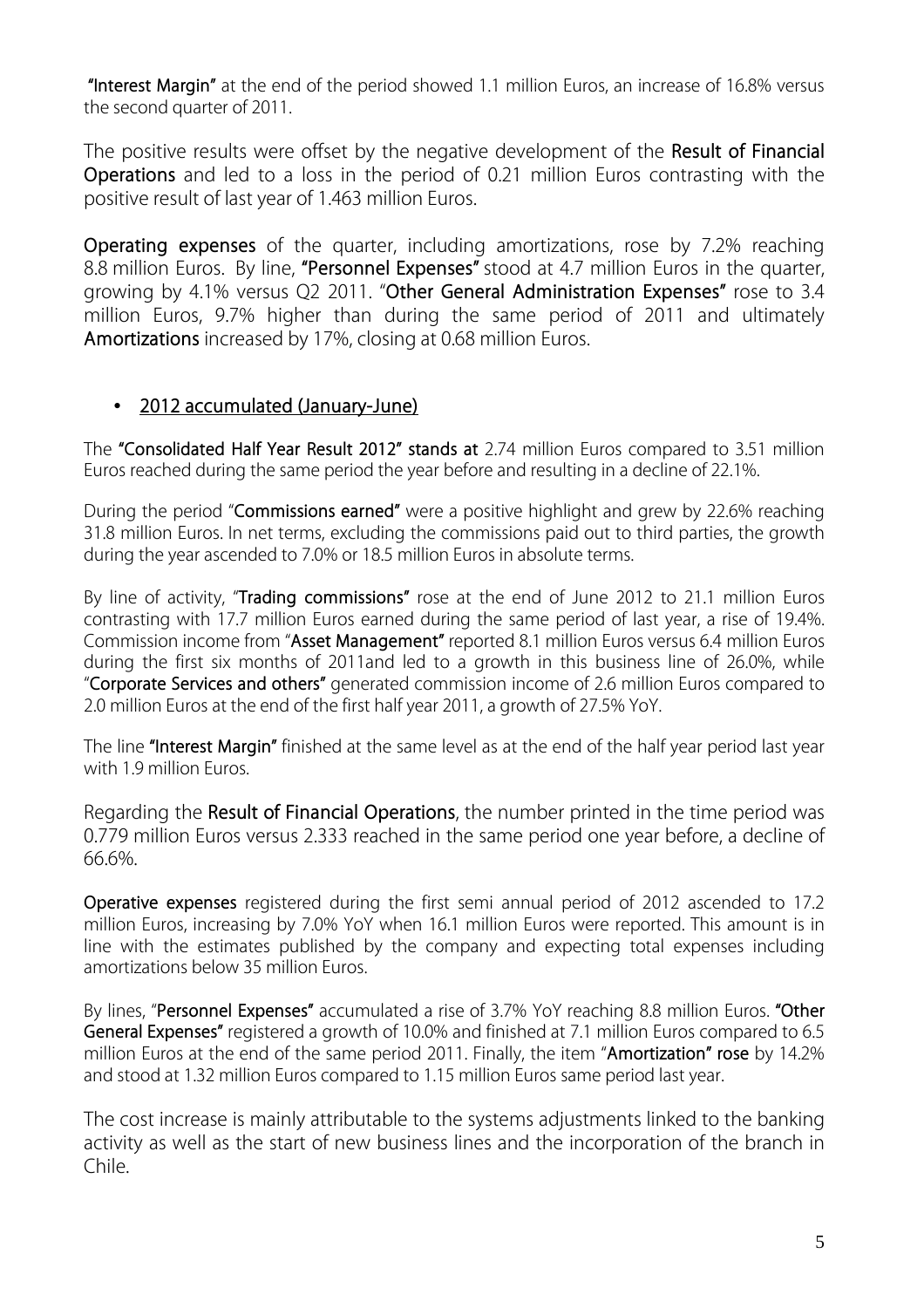Regarding the **number of employees** the start of the new activities and the Chilenean subsidiary led to an increase of staff from 296 to 320 employees.

#### **Market situation and outlook**

We maintain a **cautious attitude regarding the situation on the financial markets** in the months to come, given the numerous factors of uncertainty present.

Our **objective is to preserve the good evolution of the main business variables** during the second half of the year. We are convinced to be in the position of achieving this goal after having managed risk well and dealt with the numerous factors related to a lack of guidance and certainty present during the first half of the year.

The **new business lines** started in 2011 are progressively contributing to commission growth, margins and profit of 2012.

Our **outlook** for the **second part of the year** is **to exceed results of the same period last year.**